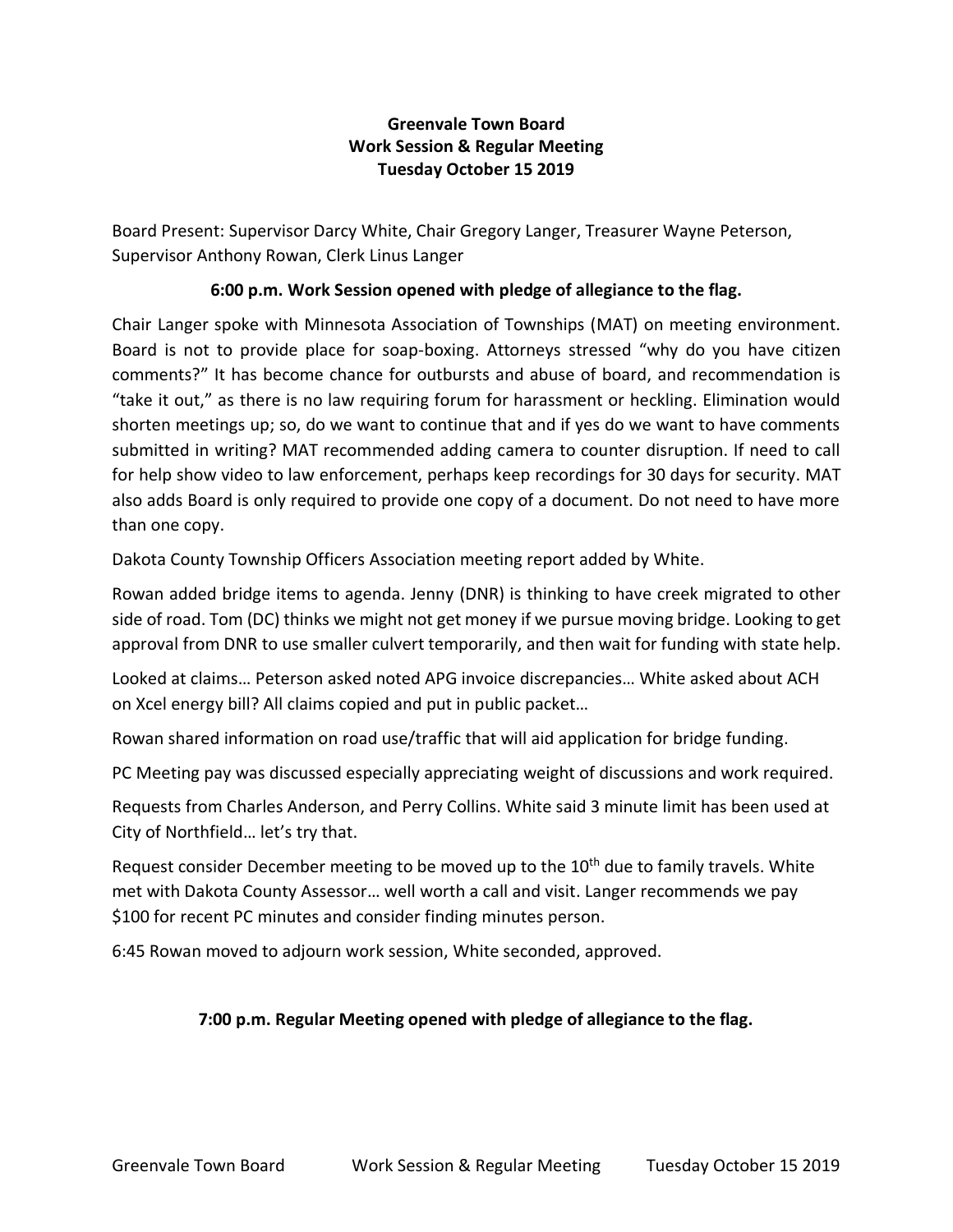Guests Present: Perry Collins, Mary Collins, Charles Anderson, Donita Anderson, Steve & Jody Hansen, Charlene Klemenhagen, Dave & Deb Mittelstaedt, Jane Dilley, Phil White, Scott Norkunas, Bruce Paulson, Maynard Bolton, Ken Malecha, Richard Fott, Lauren Norkunas, Victor Volkert, Mike McNamara, Eric Workman, Erv Ulrich, Andy Anderson, Kimberly Anderson, Terry Mulligan, Andy Collins, Dale Odette, Mary Langer, Eric Christianson, Tim Collins, Larry Bolton, Bruce Boudreau, Ron Welbaum

Review minutes – Langer moved to approve minutes as written, White gave second, passed.

Agenda – added Rowan Isle Ave bridge project, White added discussion on DC meeting under new, Langer added change Dec. meeting to Dec. 9, and PC pay for meetings running into extra sessions plus pay for writing minutes. Langer moved for approval, Rowan gave second, passed.

Treasurer's report – beginning balance \$23,459, receipts \$9,289, disbursements \$19,302, ending balance \$13446… balances agree with checkbook, except for \$3, pending. Bank \$17617 vs \$17620. Outstanding checks \$4,173. Langer moved to approve, White gave second, passed.

Clerk's report – elections training in January (hopefully) as there will be 4 elections in 2020. Permits of different kinds issued over the summer, with quite a few Septic Compliance Inspections arriving when properties are sold…

Guests – please sign in on list. Silence devices.

Road Work Concerns – Bolton noted a culvert failed Sunday night a week ago, and it was fixed on Monday. Still tv's in ditches (4 more) now at 65 tv's, \$15 each. Adding spot loads as needed on Eveleth (graveled), 290<sup>th</sup> and Dunbar... think we'll make it until springtime.

Dakota County Hwy 23 Upgrade comments – Bolton noted project is supposed to be getting down to Ohmann's intersection with blacktop before winter season sets in.

Noxious Weeds – Rowan said "stake budget" is getting higher as, unfortunately, people are pulling them out and sometimes running them over. Stakes are carefully placed to mark noxious weeds for spraying. Farmers Mill operator has most of weeds sprayed and will get to the rest by end of month. Rowan is keeping all costs down – with scheduled spraying only as needed.

Bridge Project – on Isle Avenue. White said readers digest version helps for now… DNR said creek migrated to north so they want smaller culvert where bridge used to be located. Bolton disagreed with assessment sharing we need to fix the bridge, we don't need to relocate it. Rowan trying to negotiate most favorable project details with all parties.

Building Permits – NA

7:15 White and Rowan recommend 3 minutes (limit) on public comments.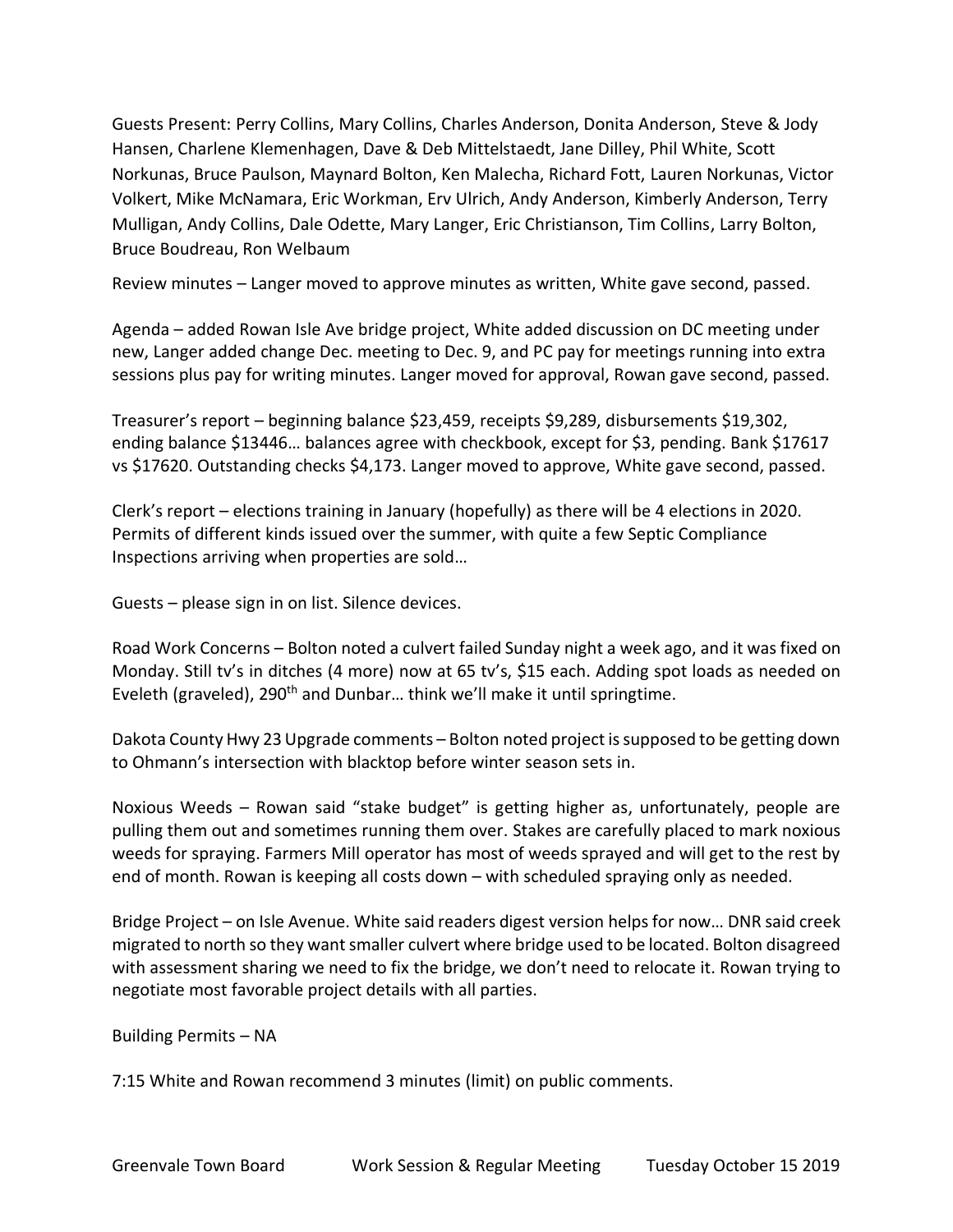Lead planner Jane Kansier of Bolton-Menk waiting for other local governing units (LGU's) to deliver their passed resolutions on Rural Collaboration Zoning Comprehensive Plans.

Planning Commission – Bruce Paulson (Chair) shared the planning commission met on October 7<sup>th</sup>. Reviewed and approved minutes, discussed per diem pay with no consensus and no strong opinion… continued discussions on non-compliant properties. Passed 1: motion consider using current form (IUP) with updates from attorneys. 2: add an email in-box posted on web page for planning commission future ordinance changes. Next scheduled meeting Monday Dec 2<sup>nd</sup>.

Langer added we've been using existing IUP application form, that we've had since about 2010… had 50 copies printed to look at and comment on. White moved to pay back \$12.50 printing fees, Rowan gave second, passed. Rowan moved to ask clerk to make printouts available, Langer gave second, passed.

White moved to pay \$100 for writing PC meeting minutes, Langer made second, passed. White recalled when we interviewed "time" was discussed and thinks it would be very fair to pay if meetings are extended… White moved to pay the planning commission \$50/meeting date. Langer gave second, motion passed unanimously. Board will seek someone to take minutes at planning commission meetings to free up planning commission members participation.

7:30 PICNIC was a success on a very decent day, not windy… \$400 under budget, colorful tractors, about 200 people. Savanna Snelgrove took photos, which could make great Christmas gifts. Board and Jennifer Welbaum were very pleased Tony & Jennifer Skalsky family could join us, as they remodeled and preserved our old town hall. There were new pictures to share.

Perry Collins – 3 minutes – would like to be invited on tree projects in township. Reply: comments appreciated and noted.

Charles Anderson – 3 minutes – thanks for letting me speak… Charles read on potential increase in taxes with property classification changes. Reply: comments appreciated and noted.

White shared there was a good regional Dakota County Officers Association meeting at Farmington. Rural Solid waste will be disbanded. Waste tire events still on/planned. Community Development grants being pursued… White will keep in touch. Code Red calling service is great example of public funding. [www.mn-dcc.org](http://www.mn-dcc.org/) community notification system... cell, txt, email... shared post card (on township table), sheriff talked about it. Dakota County now has a commercial motor vehicle inspector.

White called County Assessor. Learned about 1/5 of county property gets assessed every year. Made call, as a citizen, to learn about their work. This year Greenvale, Castle Rock, and Eureka townships are scheduled for on-site assessments. "The person spoken with was 'very amenable' to my phone call."

Langer moved for December meeting to be held to the 9<sup>th</sup>. White gave second, motion passed.